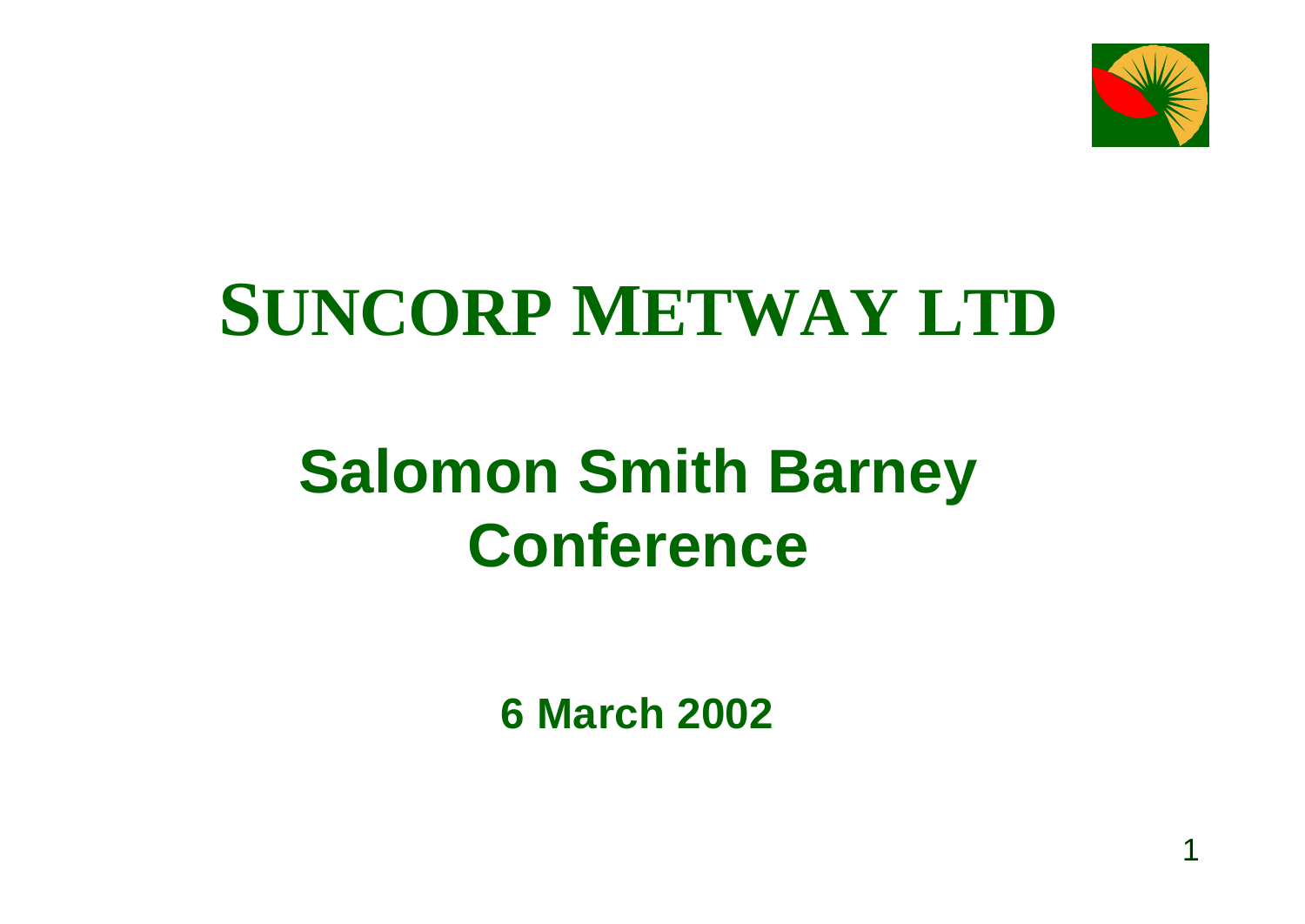# **Highlights**



- **NPAT of \$154 million, down due to GIO goodwill and investment returns**
- **Satisfactory underlying profit**
- **GIO integration proceeding to plan, \$36 million of \$240 million in synergies already achieved**
- **Good sales growth across all business lines**
- **Cost efficiency maintained**
- **Interim dividend increased 1 cent to 25 cents**
- **JV acquisitions completed in January**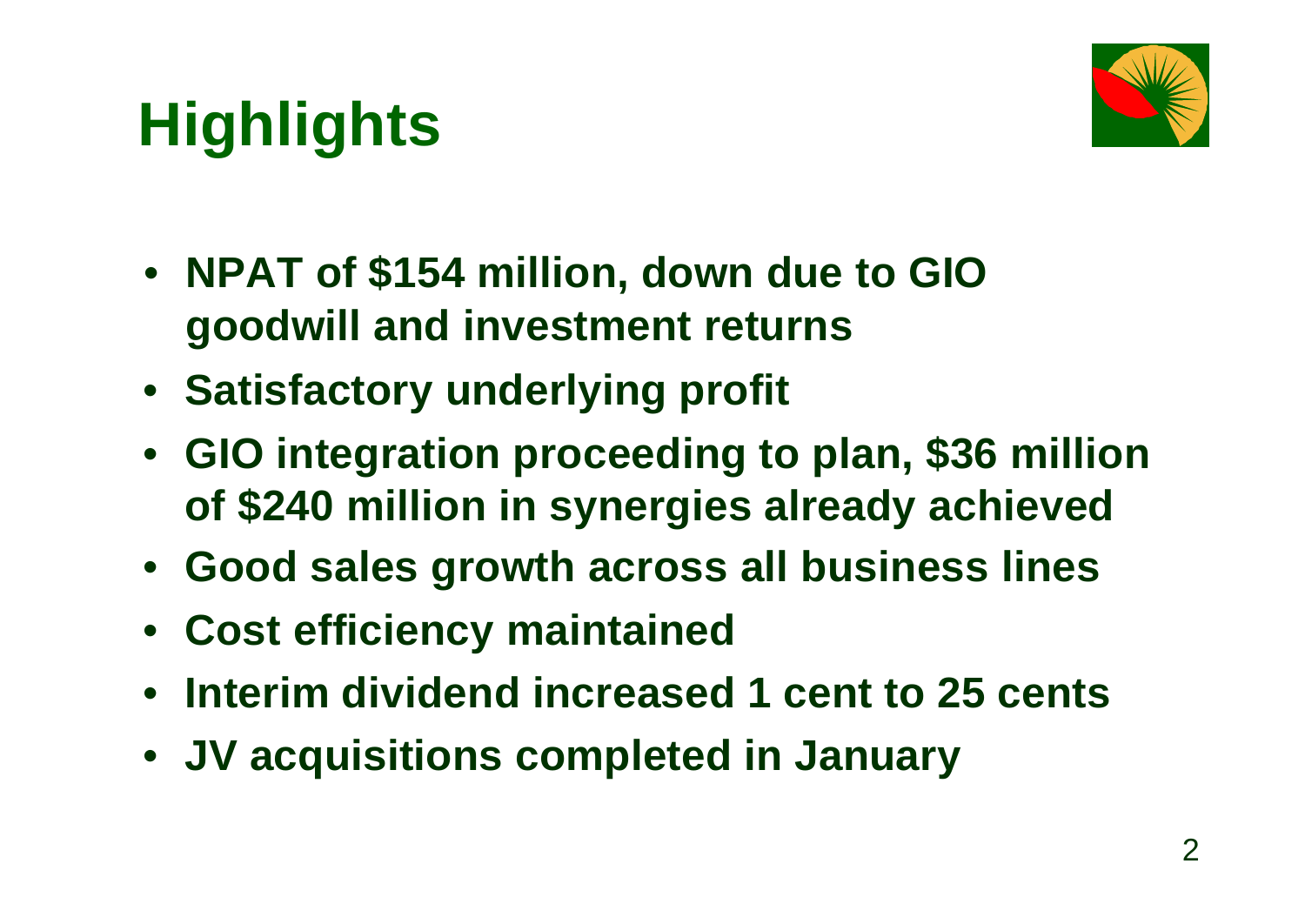### **Normalised profit\***



**(\$millions)**



**\*Profit before tax and goodwill, excluding investment returns on GI shareholders fund Includes normalised investment return on shareholders funds at 8.5%**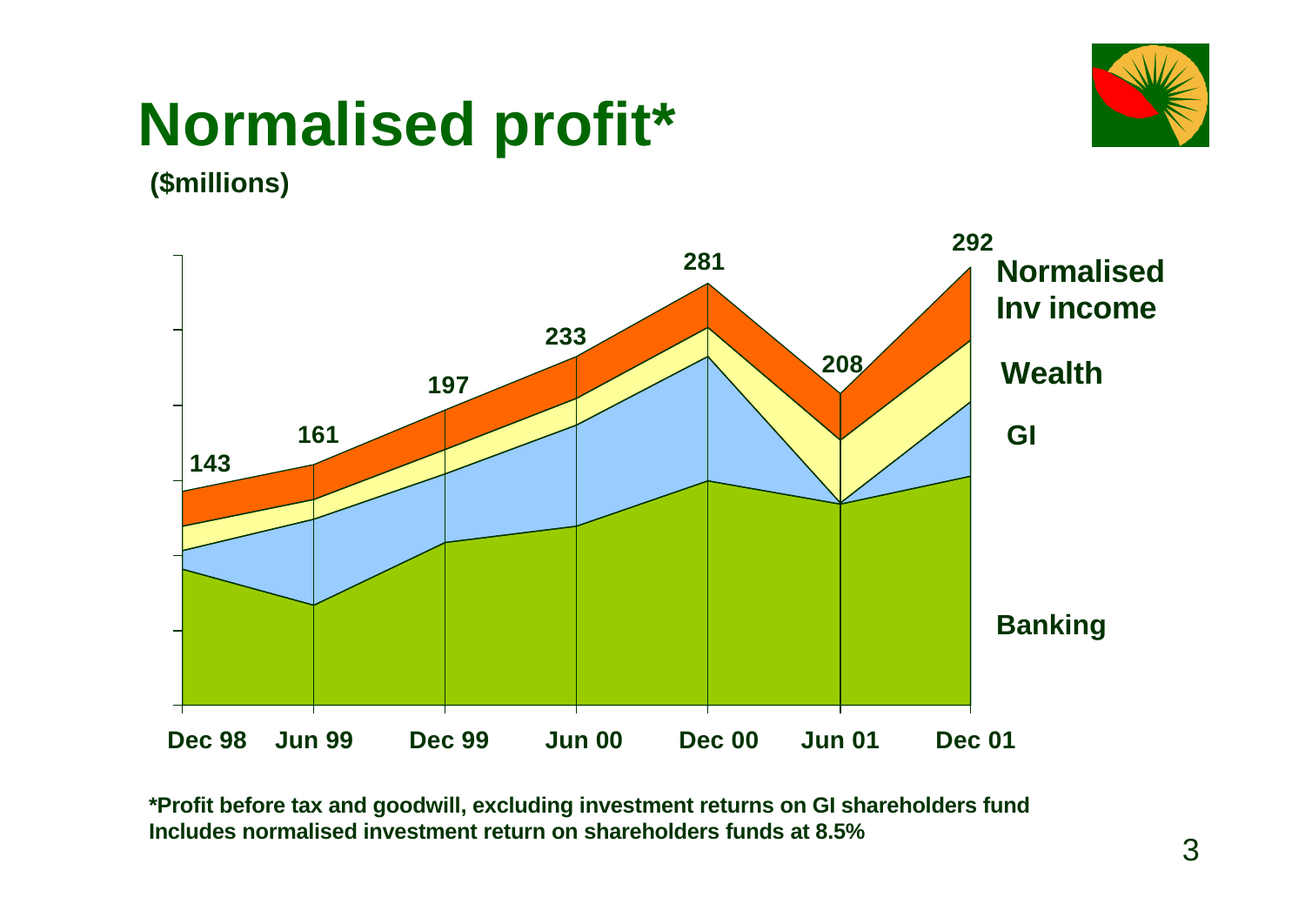





**\*Earnings before goodwill and Wealth Management embedded value adjustment**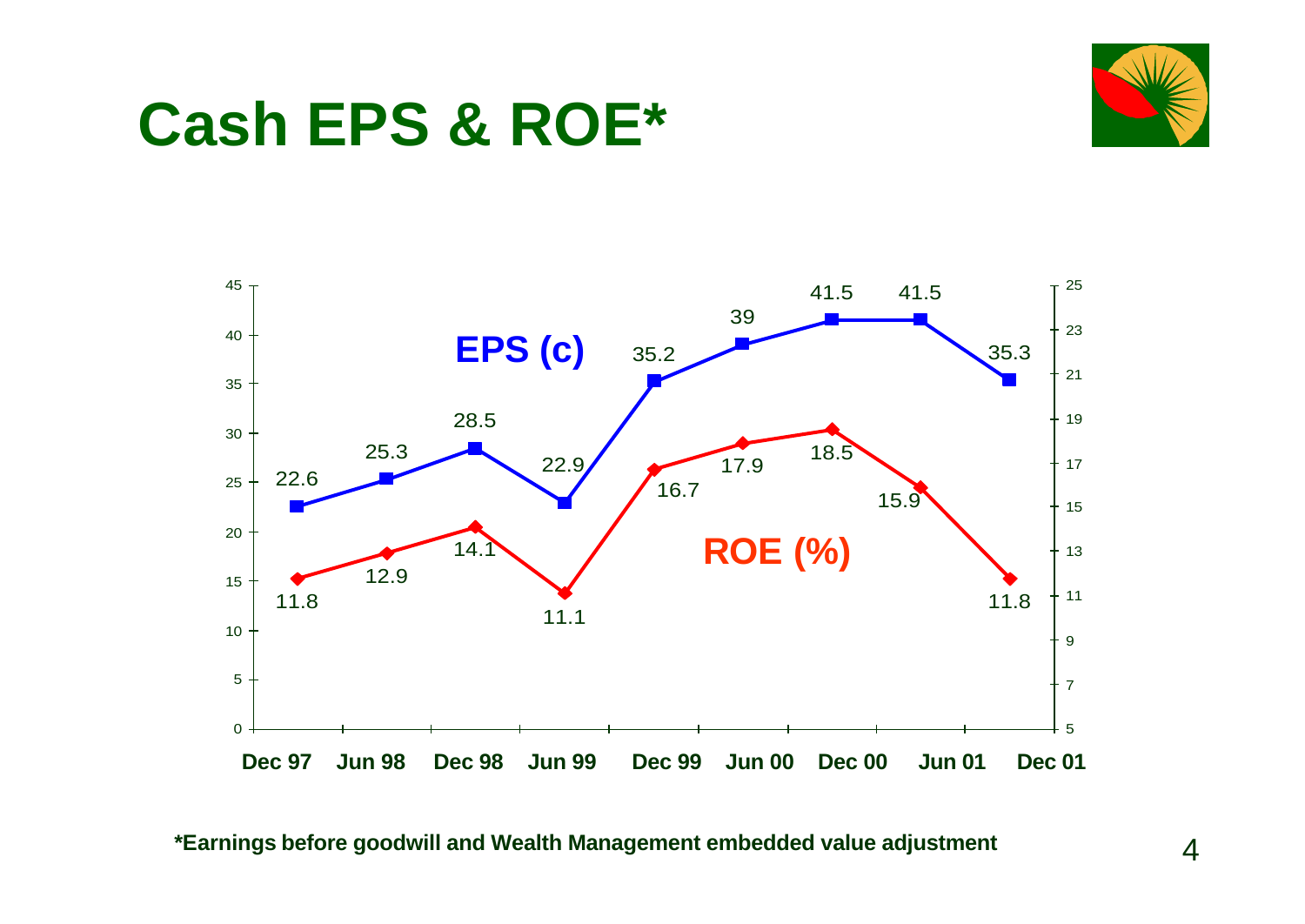

### **Transformation Timeline**

|                                | FY 01/02 |                | FY 02/03 |                | <b>TOTAL</b> |
|--------------------------------|----------|----------------|----------|----------------|--------------|
| <b>Schedule of Changes</b>     | H1       | H <sub>2</sub> | H1       | H <sub>2</sub> |              |
| <b>\$M</b>                     |          |                |          |                |              |
| <b>Revenue</b>                 | $\Omega$ | 10             | 10       | 15             | 35           |
| <b>Claims Costs</b>            | N        | 15             | 15       | O              | 30           |
| <b>Operating Costs</b>         | 36       | 50             | 60       | 29             | 175          |
|                                | 36       | 75             | 85       | 44             | 240          |
|                                |          |                |          |                |              |
| <b>Implementation costs</b>    |          |                |          |                |              |
| <b>Expensed (0-3 yrs)</b>      | $\Omega$ | 16             | 18       | 26             | 60           |
| <b>Capitalised in Goodwill</b> | 7        | 40             | 32       | 21             | 100          |
|                                | 7        | 56             | 50       | 47             | 160          |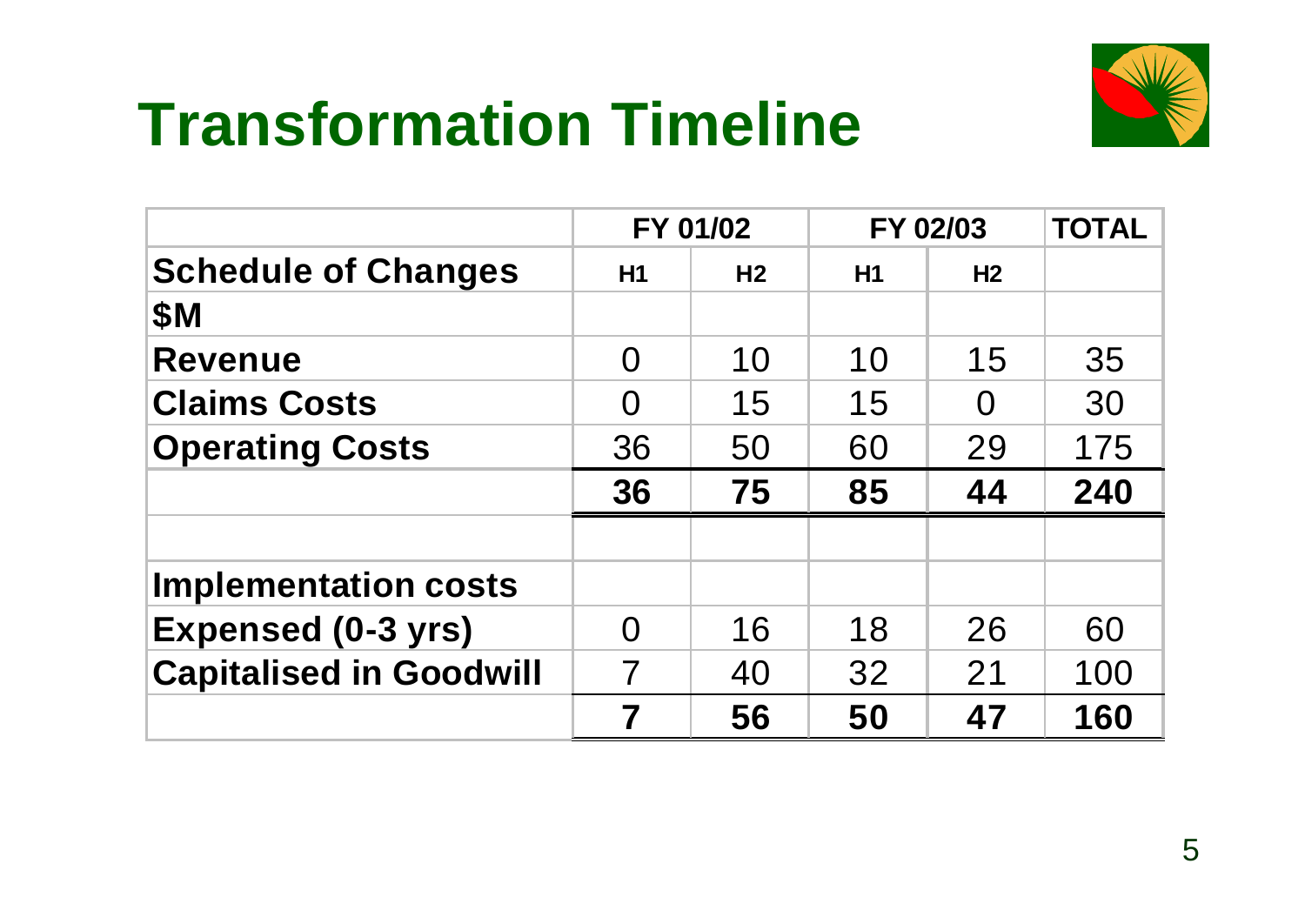

### **Transformation P&L impact**

**(\$millions)**

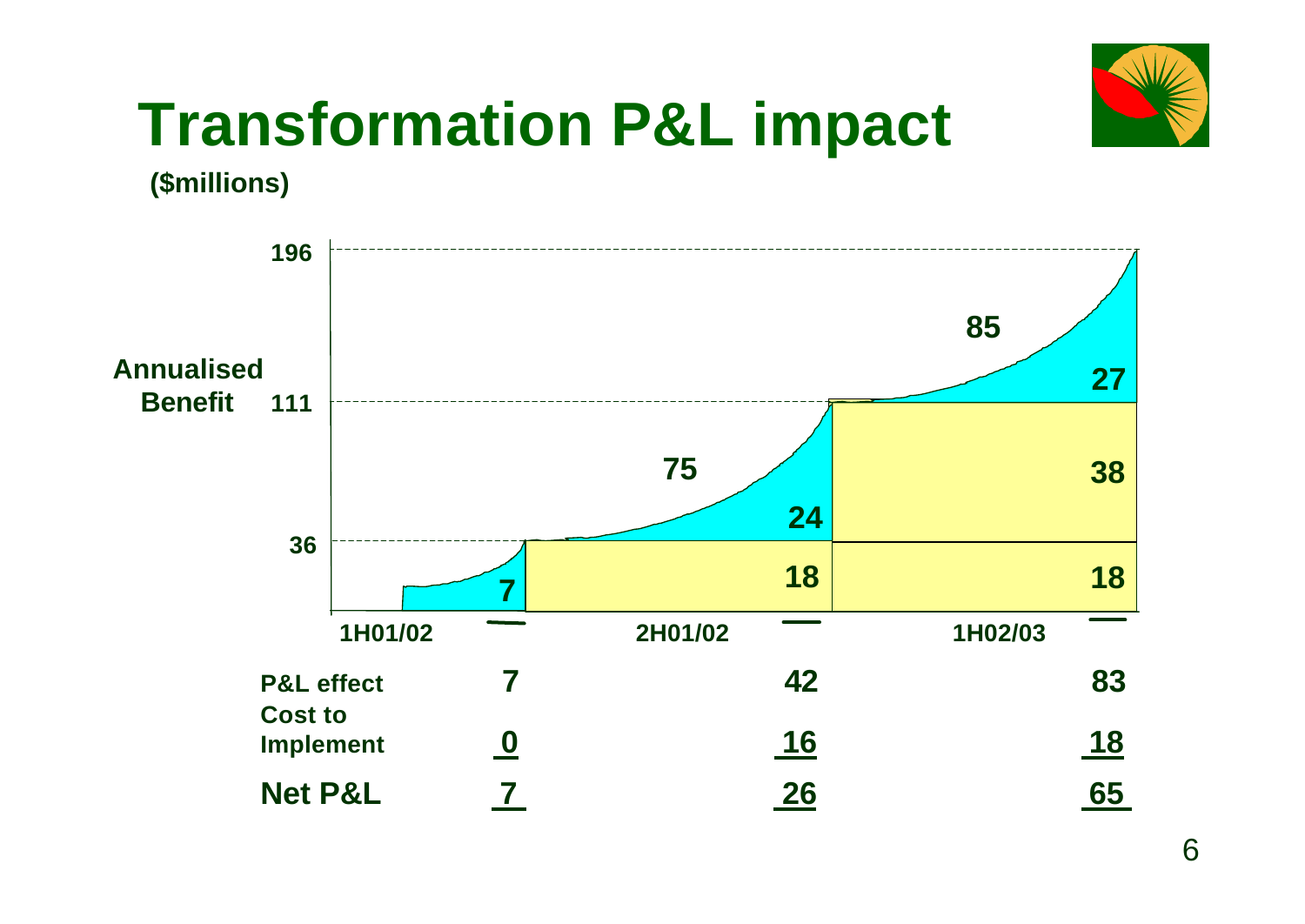# **Synergies in Context**



#### **\$Millions**

|                                                                      | <b>Projected</b><br><b>Base</b> | <b>Projected</b><br><b>Improvements</b> | $\frac{0}{0}$ | <b>Source</b>                                                    |
|----------------------------------------------------------------------|---------------------------------|-----------------------------------------|---------------|------------------------------------------------------------------|
| <b>Operating Costs*</b>                                              | 990                             | 175                                     | 18            | Rationalisation, scale<br>and process<br>re-engineering          |
| <b>Claims</b>                                                        | 1320                            | 30                                      | 2.2           | Purchasing,<br>recoveries and<br>leakage                         |
| <b>Revenue</b>                                                       | 1950                            | 35                                      | 1.8           | Price Increases over<br>market movement<br>(X-sell not included) |
| *Includes GI costs and group support areas, eg. IT Finance, Services |                                 |                                         |               |                                                                  |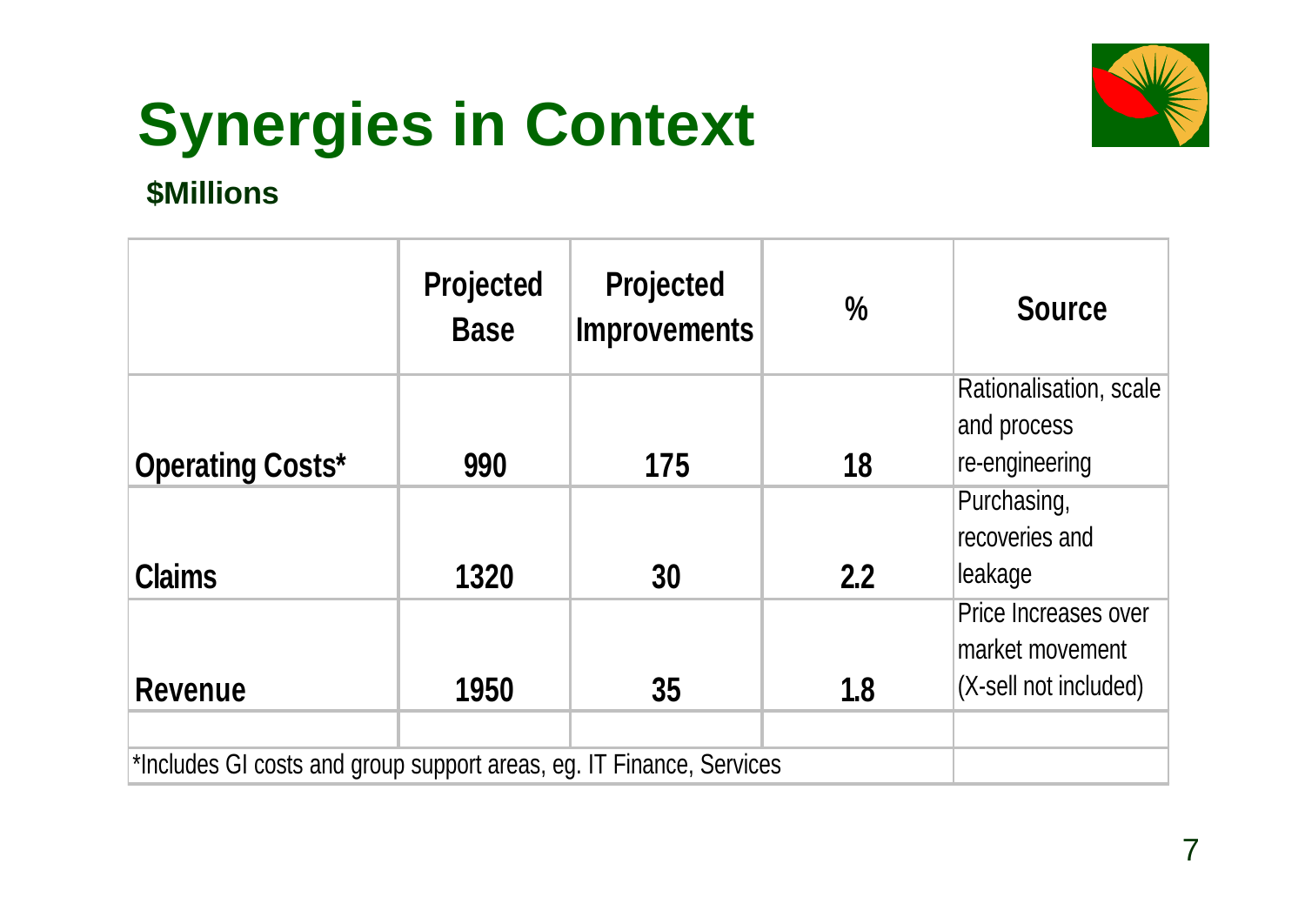# **Transformation cost baseline**





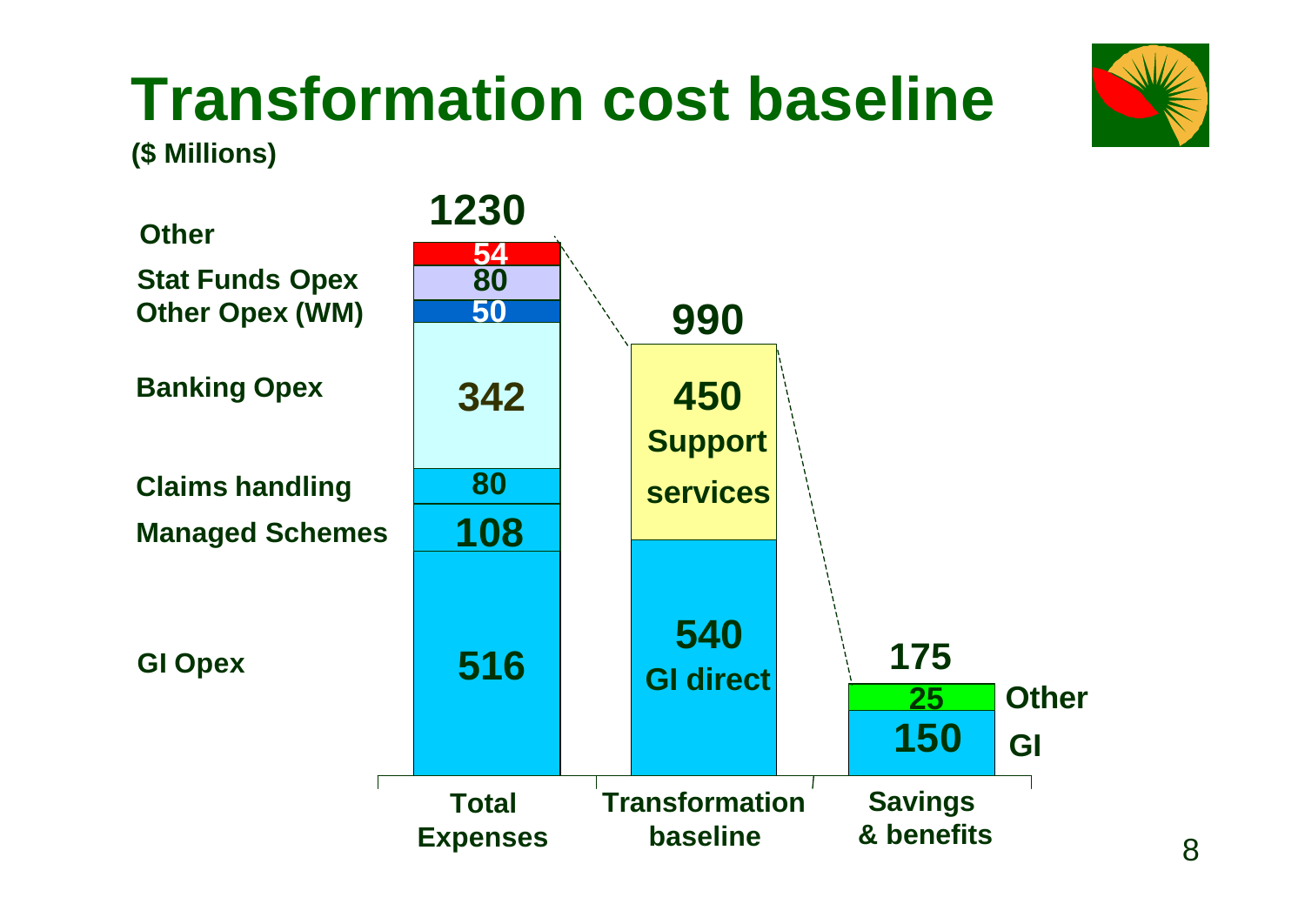### **Transformation changes**



### **Examples of Ideas Implemented in 1H**

- Re-negotiation of Group Telecoms contract
- Insource GIO Investment management
- Insource HR and payroll
- Insource facilities management & procurement
- Senior management rationalisation

### **Ideas Scheduled for 2H**

- Combine high level management structures
- Combine support areas: Marketing, Finance, HR, IT, Actuarial
- Insource Mainframe/Midrange systems and management
- Centralise WA, SA, Tas Claims to Melbourne
- Groupwide staff policies (cars, telecommunications etc)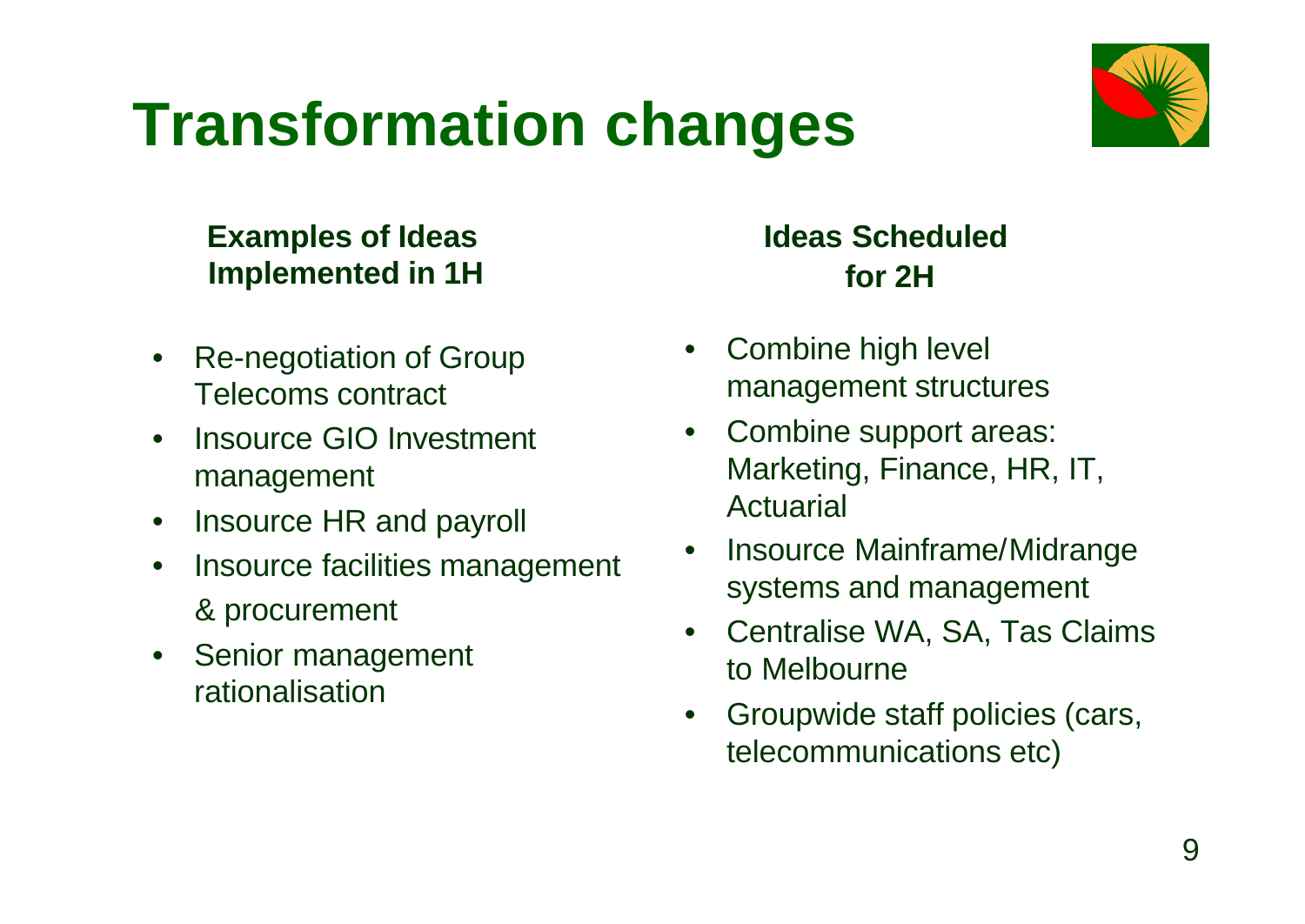### **Profit by division Before goodwill and tax (\$m)**



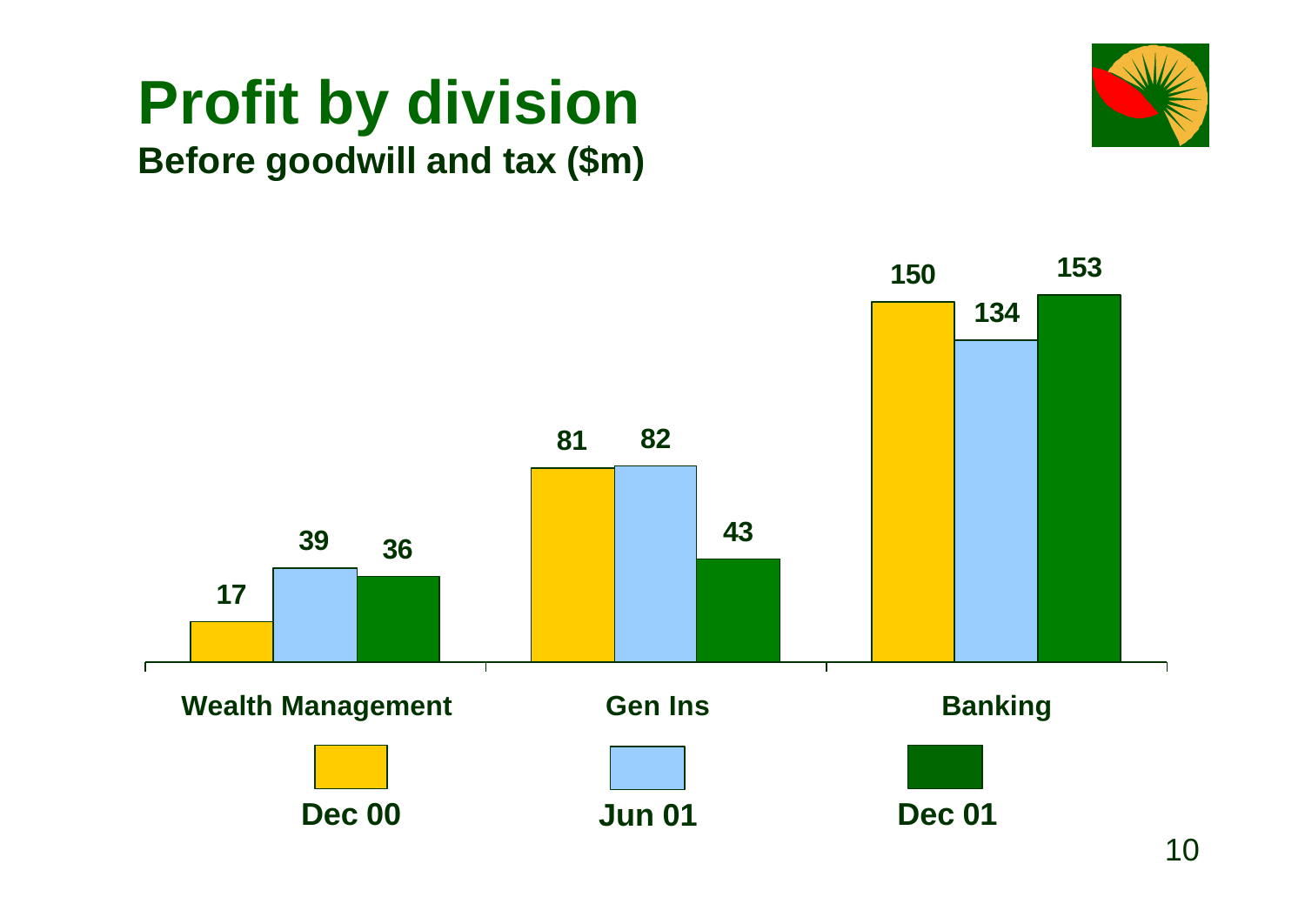# **Banking income**



**(\$millions)**

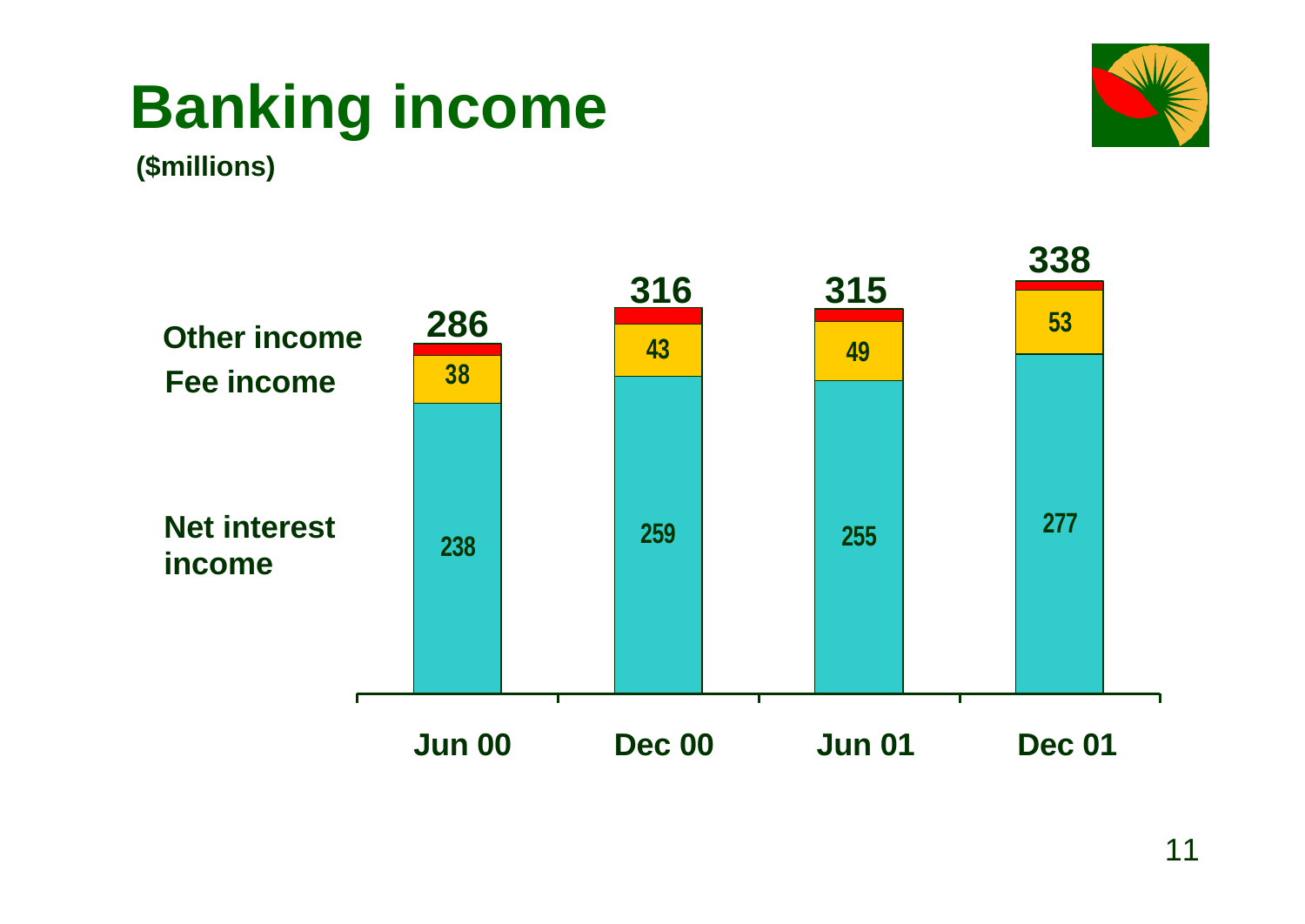

### **Loan portfolio mix and growth (\$billions)**

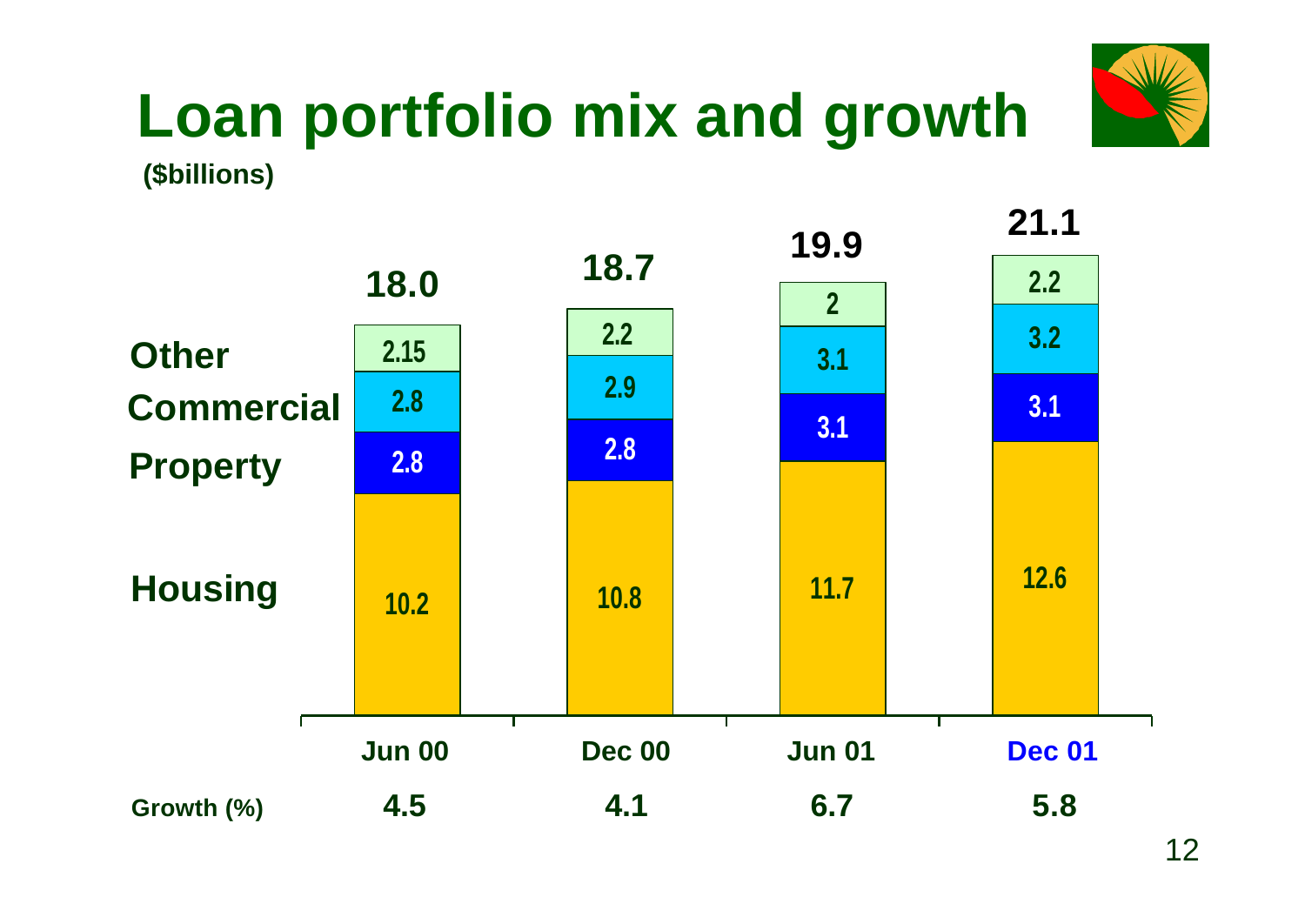### **O/Occupied housing growth**



**(Annual growth in assets %)**

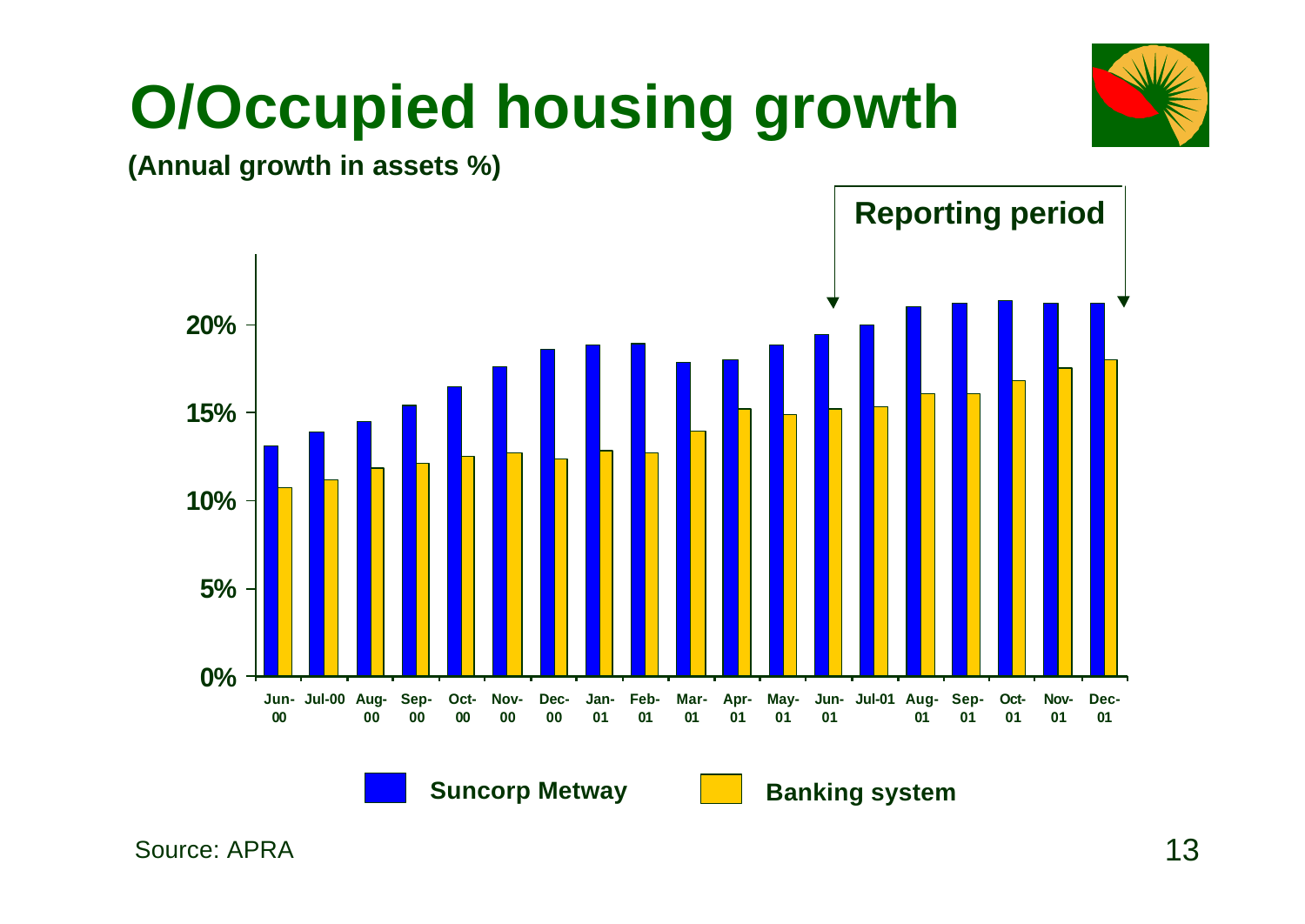

### **Net interest margin and spread (%)**

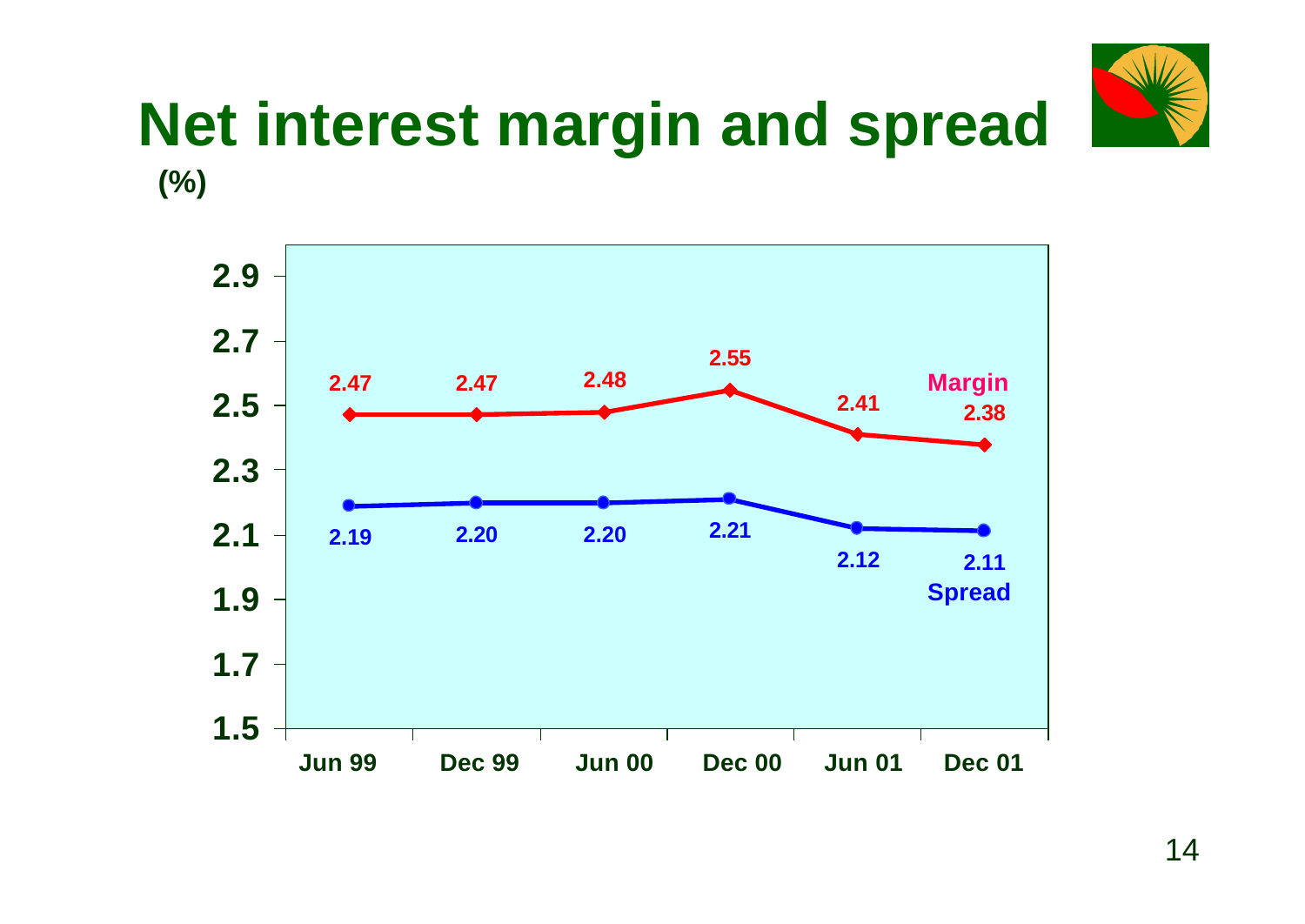

### **Banking expense ratios**

**(%)**

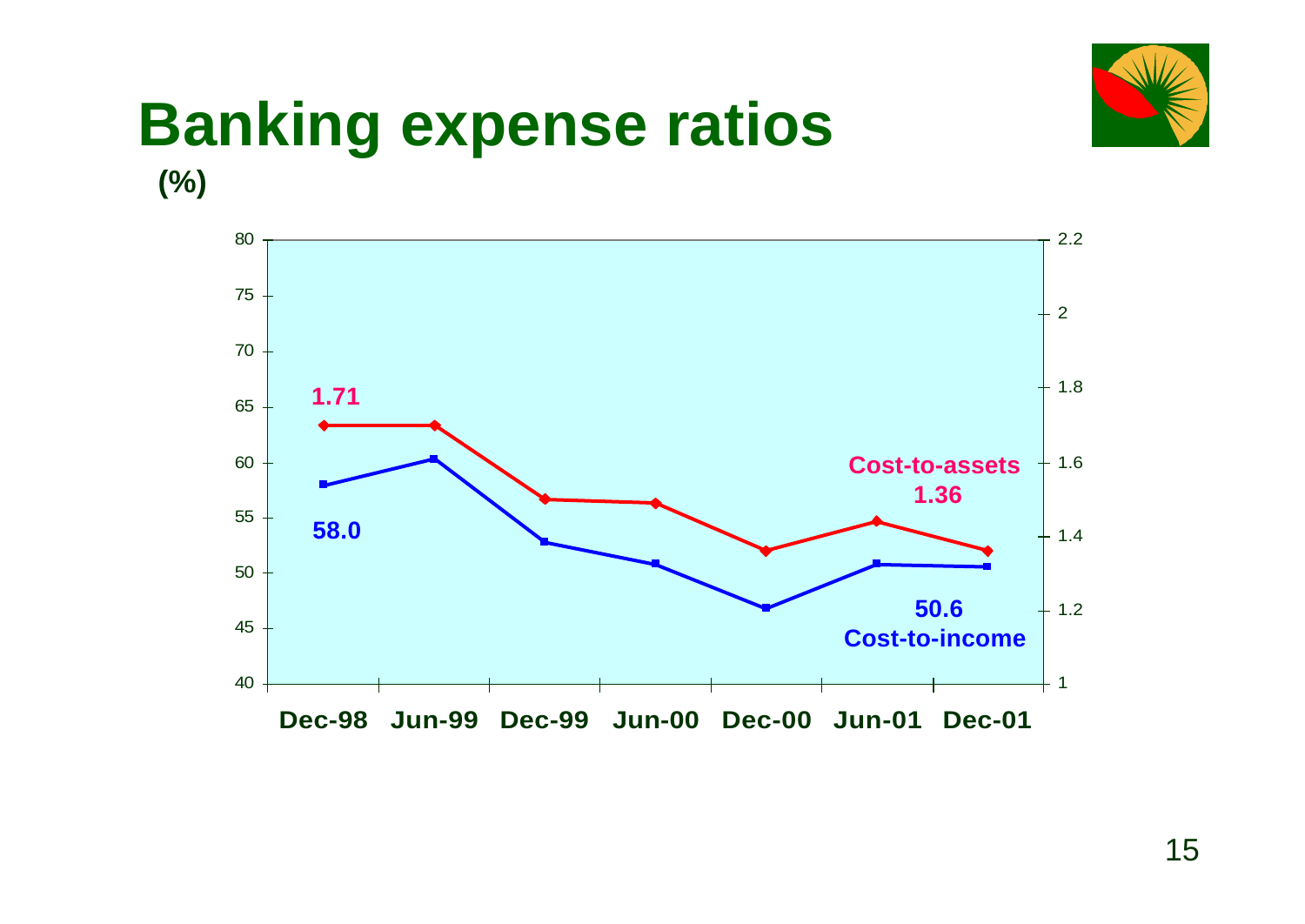



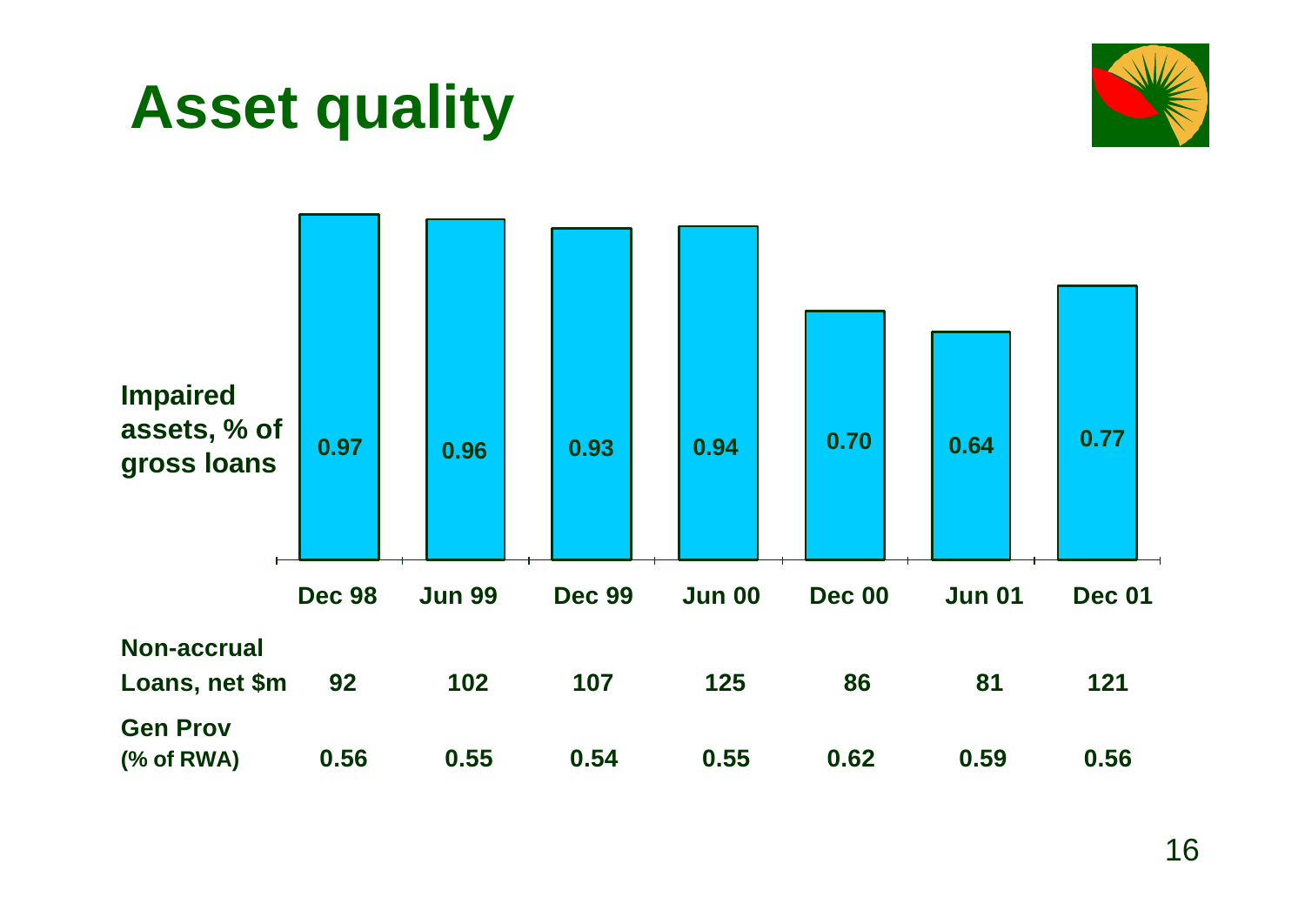# **Wealth Management profit**



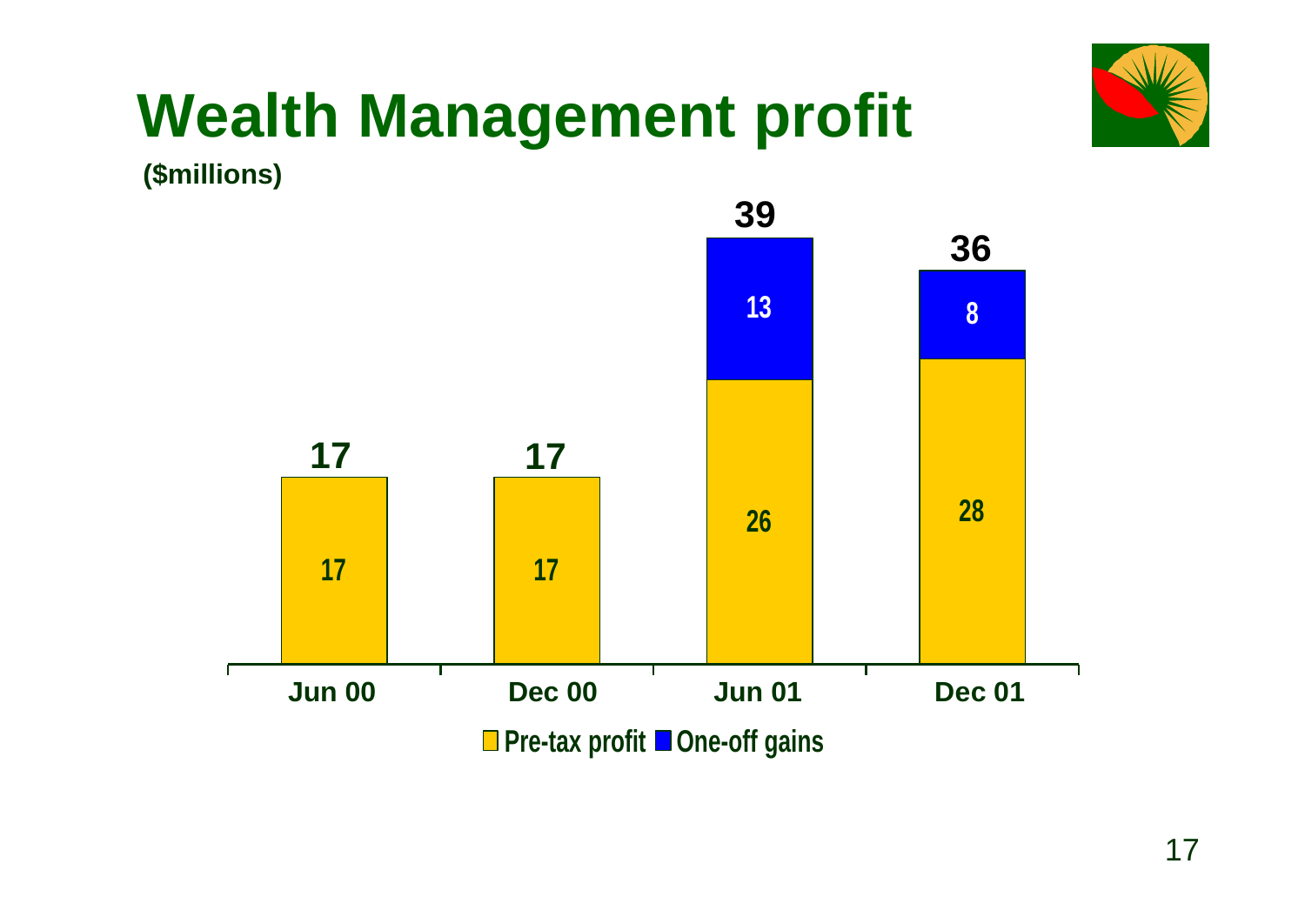

### **General Insurance highlights**

- **GIO integration on track to achieve stated synergies**
- **ITR of 10.2% in SUN business, ex-GIO**
- **Investment returns affected by Sept 11**
- **Rates hardening across classes**
- **Risks in force increased**
- **Provisioning strengthened**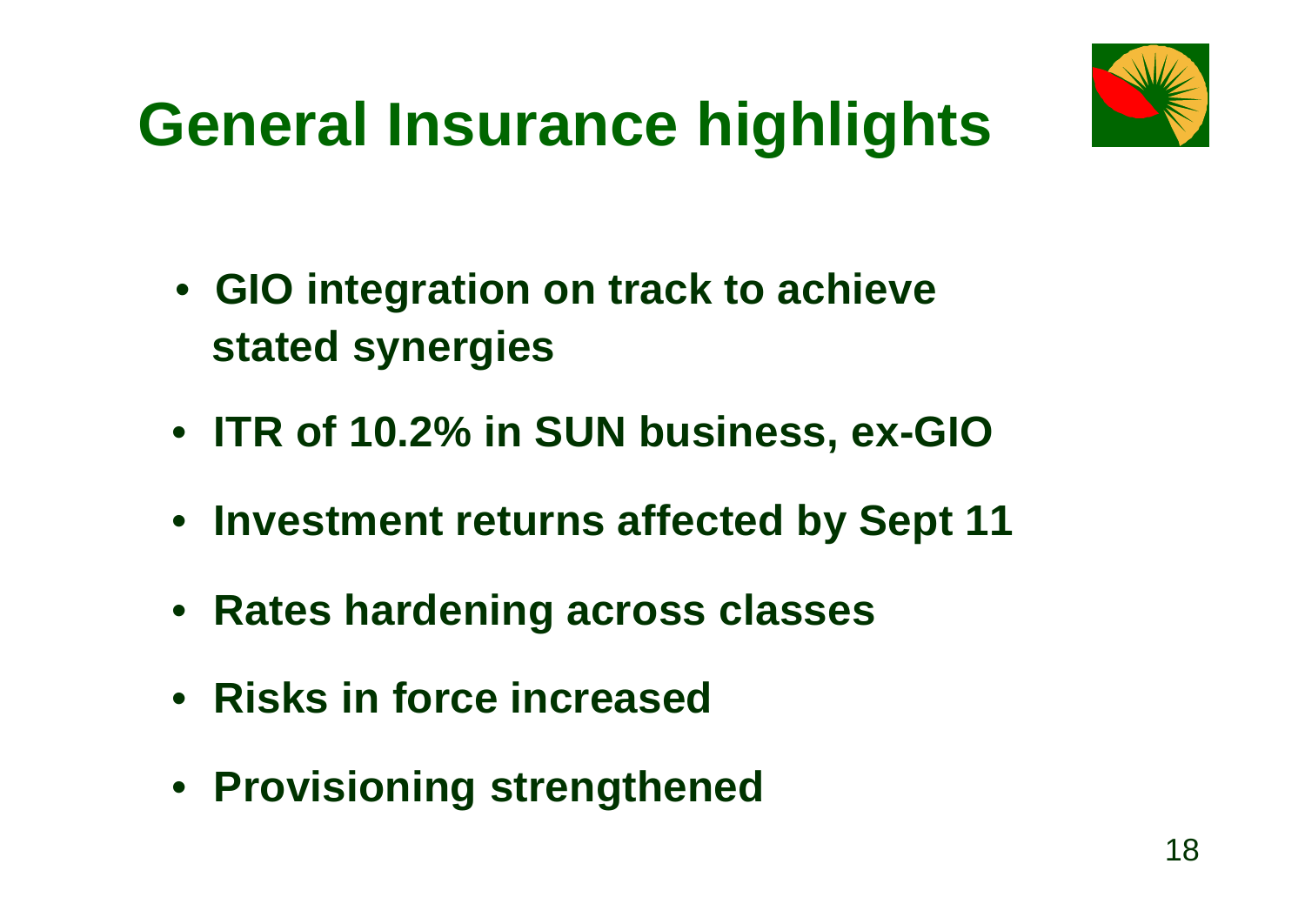

### **GI pre-tax profit - excl GIO**

**(\$millions)**

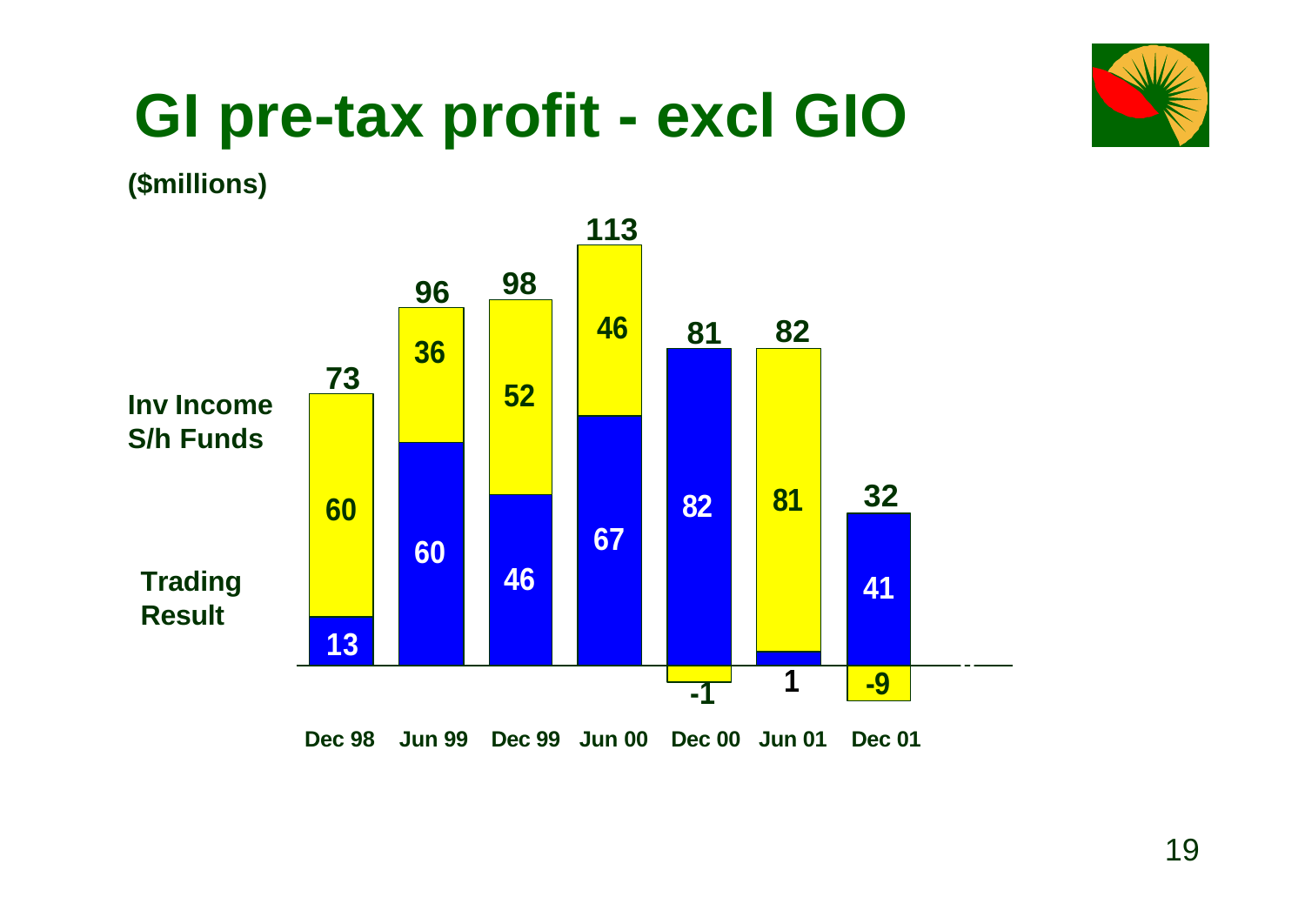

### **ITR volatility**

#### **Half yearly ITR (%)**

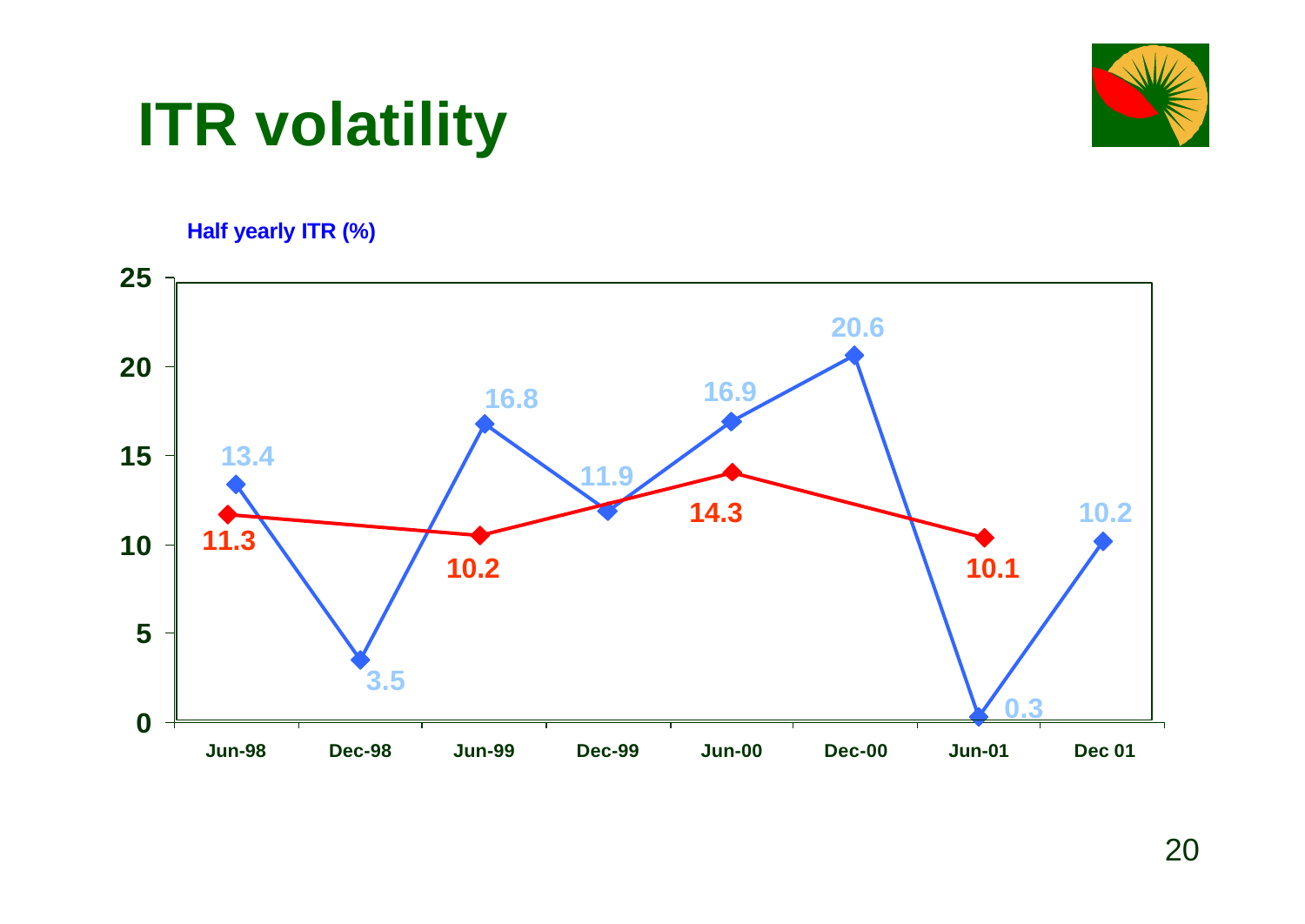

### **GI pre-tax profit - inc GIO**

**(\$millions)**

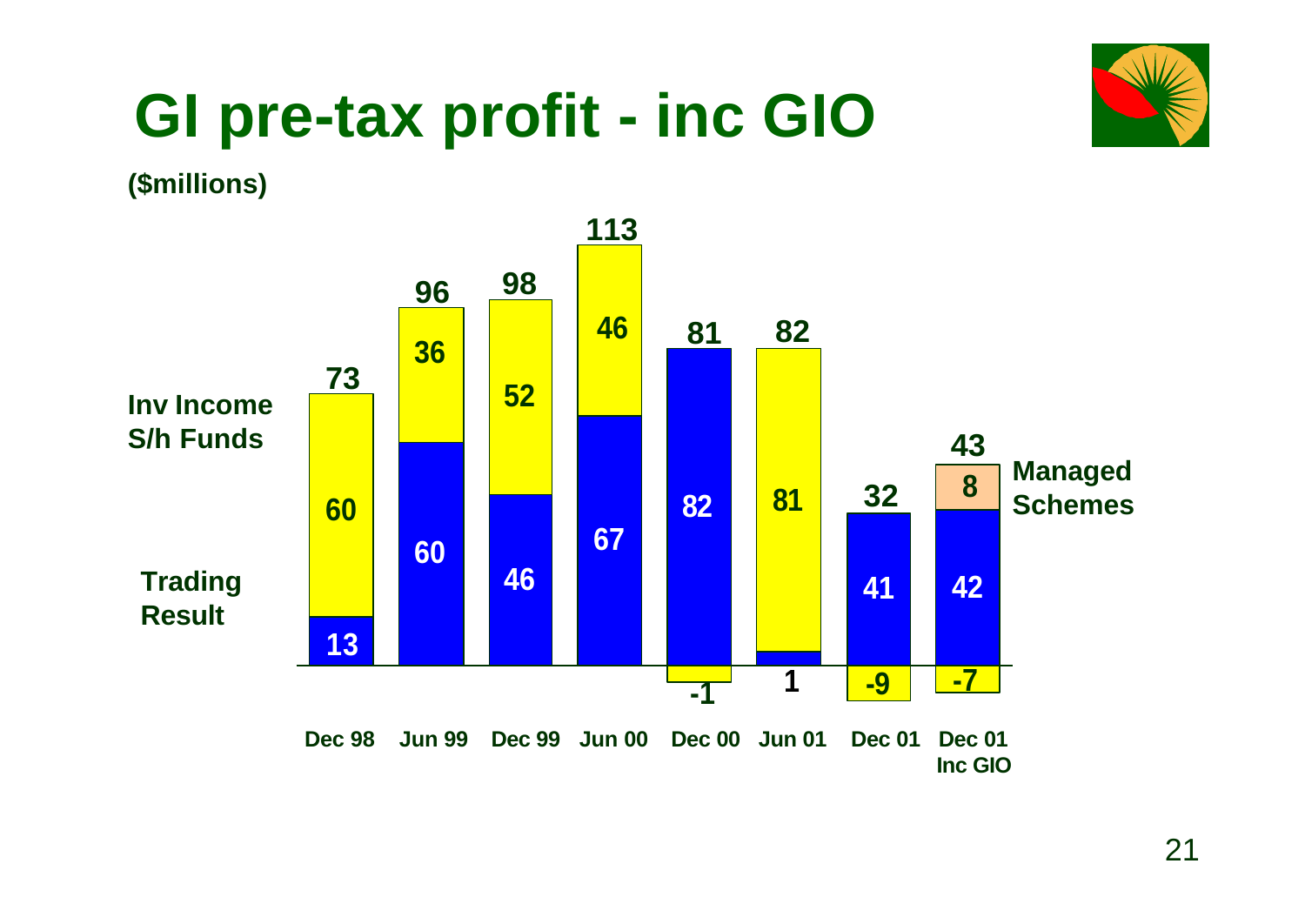

# **GIO Proforma Profit & Loss**

| (\$ Millions)                            | <b>December Year End</b><br>2000 |
|------------------------------------------|----------------------------------|
| <b>Gross Written Premium</b>             | 1,090                            |
| Net Earned Premium (NEP)                 | 950                              |
| <b>Underwriting Result (1)</b>           | (47)                             |
| Investment Income on Technical Reserves  | 85                               |
| <b>Insurance Trading Result (ITR)</b>    | 38                               |
| Investment Income on Shareholder Capital | 43                               |
| Tax on Investment Income                 | (21)                             |
| <b>Profit/(Loss) After Tax</b>           | 59                               |
| <b>NPAT of Managed Funds/SIS</b>         | 17                               |
| Net Profit After Tax (2)                 | 76                               |

Source: AMP/GIO

(1) Net claims expense and operating expenses not shown separately as AMP's allocation of certain items is not comparable with that of SUN.

(2) Excludes JVs and one-off costs.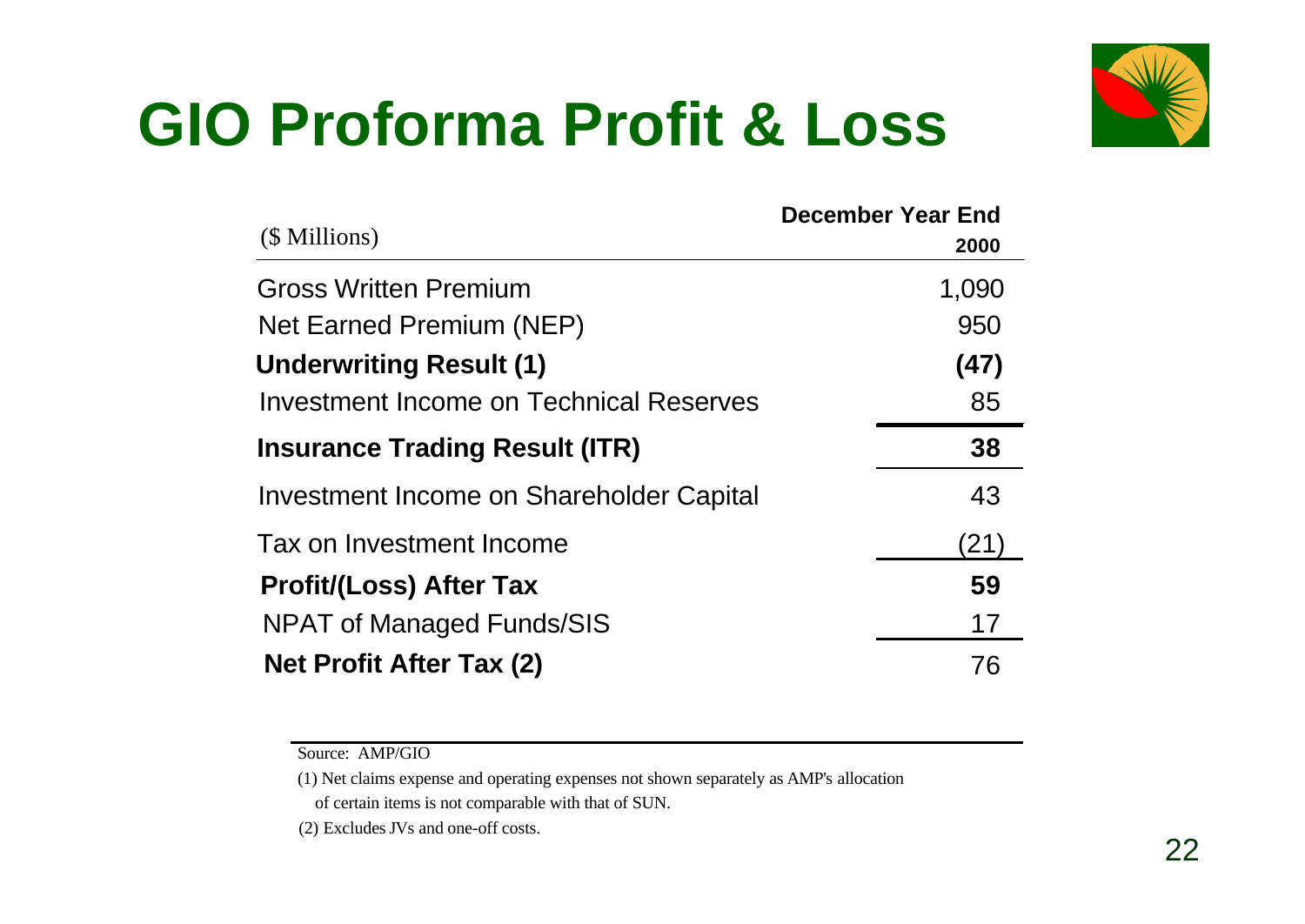#### **GI Premium Revenue <sup>907</sup> (\$Millions) WC & 70 Other 176 273 <sup>362</sup> <sup>388</sup> <sup>383</sup> <sup>403</sup> Comm <sup>76</sup> <sup>71</sup> <sup>64</sup> <sup>58</sup> 176 100 <sup>83</sup> <sup>90</sup> <sup>82</sup> Motor <sup>60</sup> <sup>54</sup> <sup>49</sup> <sup>59</sup> Home 212 172 188 162 168 CTP** т  **Jun 00 Dec 00 Jun 01 Dec 01 Dec 01 Inc GIO Annualised Growth % -8 14.4 -2.5 10.4**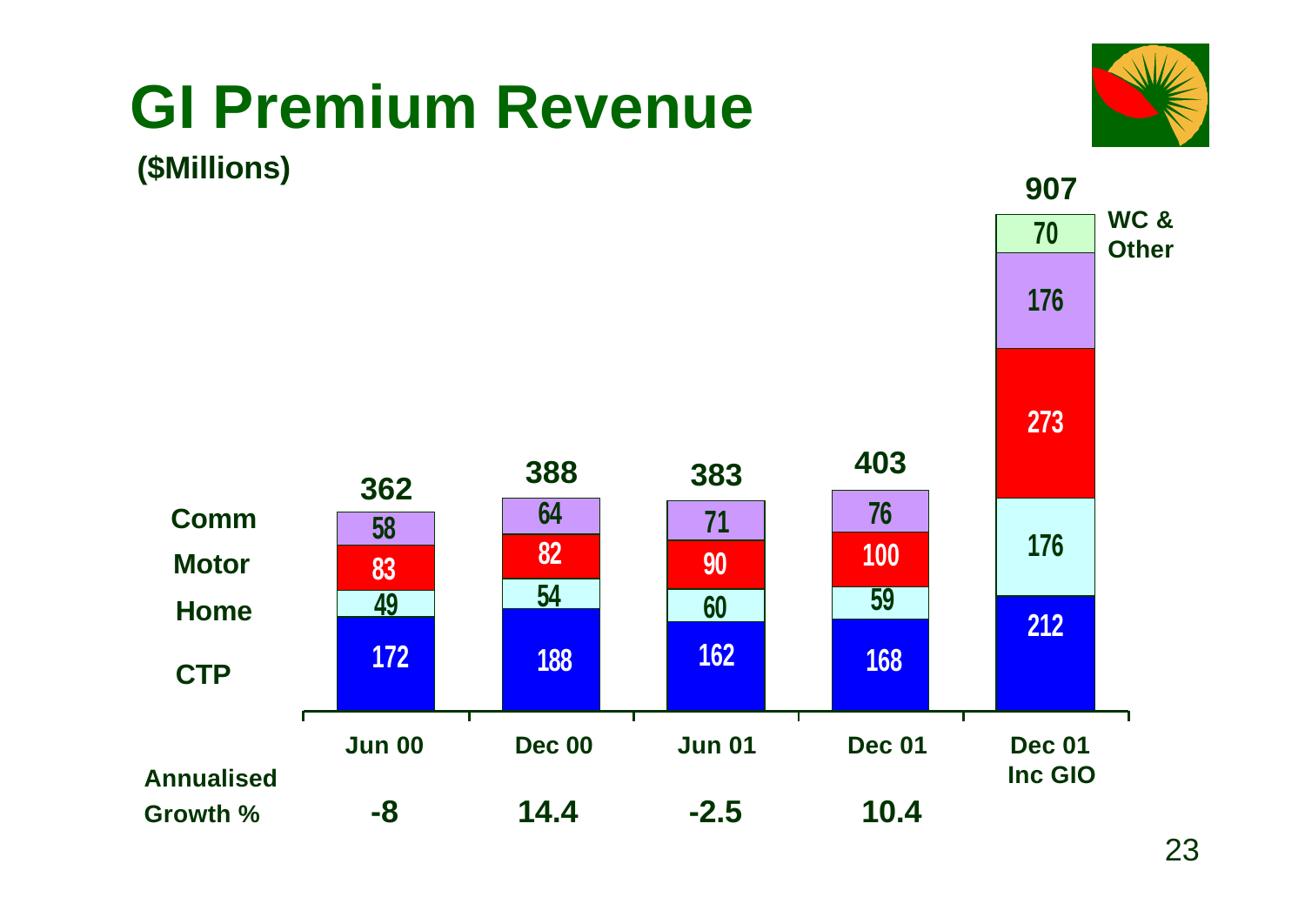### **Group Outlook in Perspective (Outlook per 11 December presentation)**



- Banking volumes slowing, but remaining healthy
- Margins maintained in first half, but downward pressure in second half  $\sqrt{}$
- Sound credit quality. Bad debts consistent with last year  $\checkmark$
- Increase in Wealth Management contribution (excluding one-off benefit last year of \$13m)  $\checkmark$
- GI margin (excl GIO) at lower end of long term range of between 10-14%. Greater consistency between halves than last year, subject to satisfactory claims experience
- GI premium rates hardening.  $\checkmark$
- Goodwill charge increased to \$60m from \$10m currently v
- ROE dilution until GIO synergy benefits realised  $\checkmark$
- GIO synergy benefits beginning to emerge in second half of the year. Full impact in 2003/04. $\checkmark$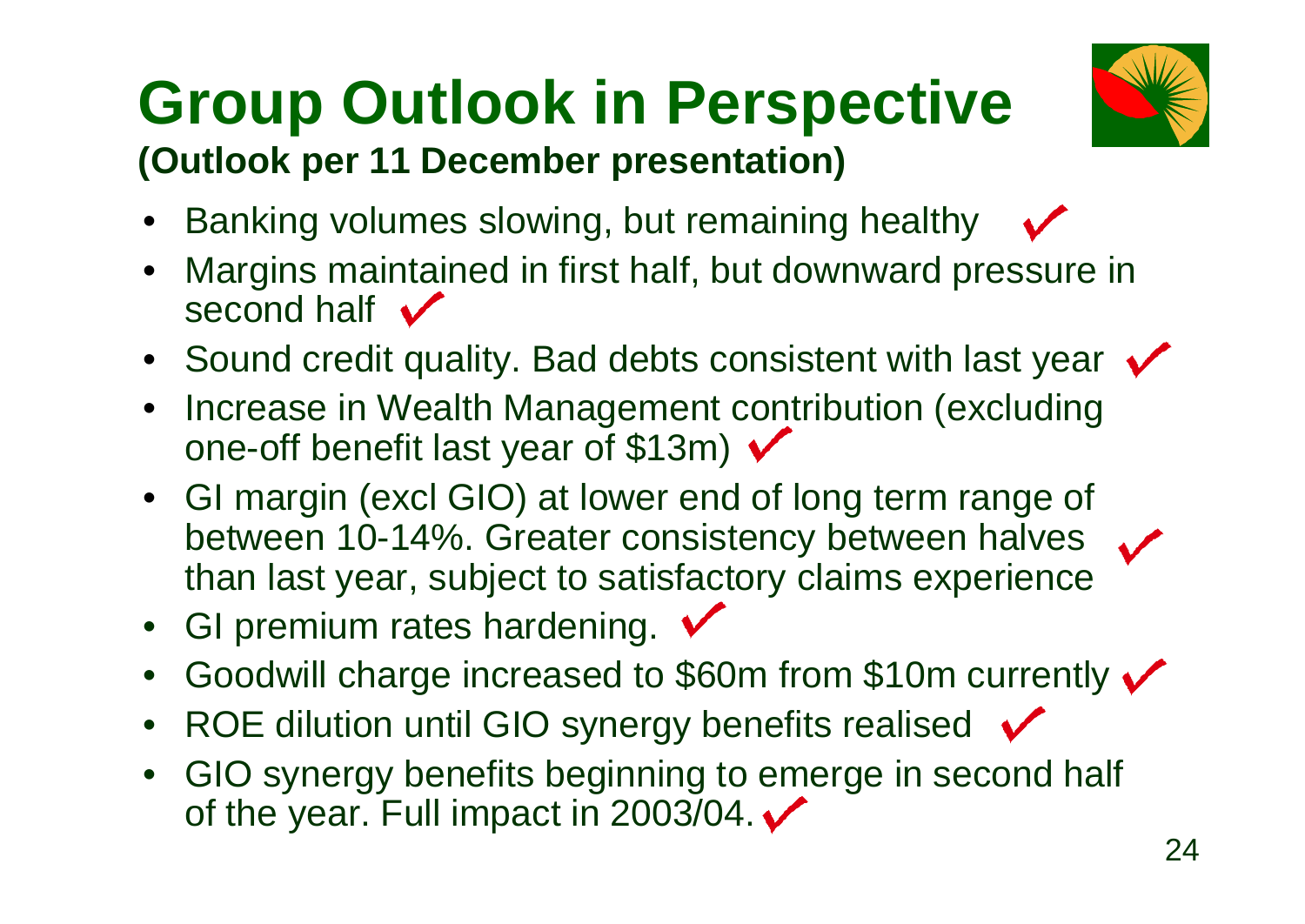### **Strategic Focus**



- • **Realisation of GIO synergies**
- • **Allfinanz GIO Branches and Customer Base - One Card**
- • **Performance and productivity metrics to support organic growth**
- • **Continue to scan for acquisition opportunities**